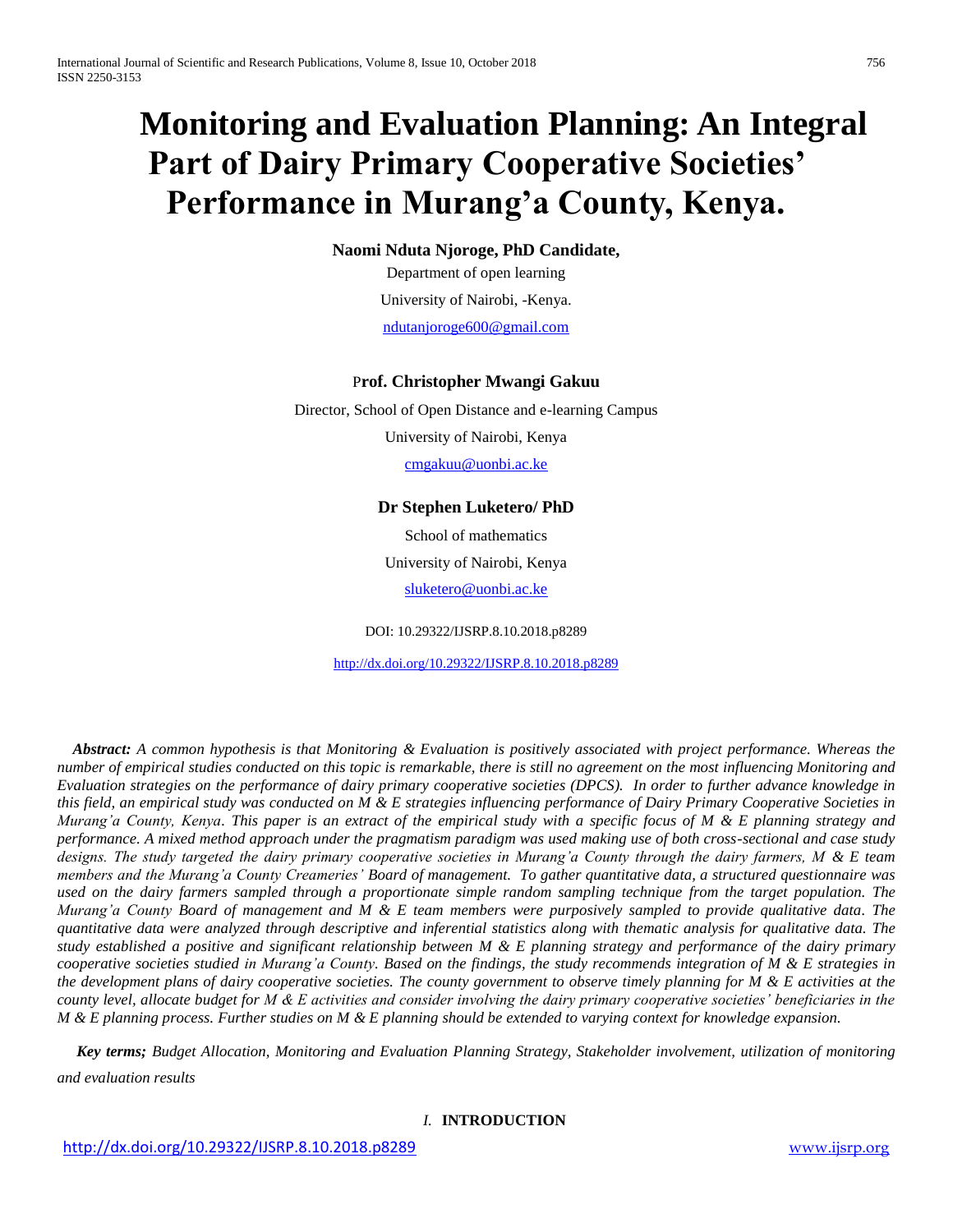In recent years there has been an expansion of monitoring and evaluation activities within community-based organizations. Monitoring and Evaluation is a management tool that can be used to help improve the performance level of projects and programs by reducing the cycle times (Barrett, 2008; Kirsten, 2010). Successful M & E process is dependent on effectual planning. The success of any program or project is associated with the initial planning process. However, most of the business managers make a mistake of not involving members of their projects team in the M & E planning process and in the conceptual meetings. It is at the planning stage of M & E where diverse stakeholders' interest is represented on the basis of their stake in the outcome of the M  $\&$  E process. Therefore, project designers should align all the M  $\&$  E activities into the project plan including persons to conduct the M  $\&$  E, budget for the activities as well as the specification on how to report and use the findings.

Monitoring and evaluation planning strategy is recognized as one of the key apparatus undertaken to ensure effective monitoring operations. Gyorkos, (2003) commends for an effective monitoring and evaluation process, an initial planning detailing on M & E budget allocation, M & E resource types and sources, M & E technology, stakeholder representative and utilization of the M & E findings is required. It is critical to plan for M & E budget within the overall production cycle, set aside resources enough for M & E activities, develop M  $\&$  E capacities and involve stakeholders' representatives in planning for M  $\&$  E to enhance the leaning process for performance of any community-based development initiatives.

The dairy primary cooperative societies are among social development initiatives in Murang'a County. They are centrally managed by the County Government through the Murang'a County Creameries. Monitoring and evaluation of the dairy activities are done by an M & E team controlled by the board of management. This paper reports on the influence of the M & E planning on the performance of the Dairy primary cooperative societies in Murang'a County with a specific focus on M  $\&$  E budget allocation, stake holders involvement and utilization of the M  $&$  E findings.

## **II. LITERATURE REVIEW**

Planning for M & E entails definition of M & E activities, estimating project costs and required resources and deciding on the project stakeholders. The purpose of planning for M  $\&$  E is to establish and maintain guidelines that define the M  $\&$  E activities (Kahilu, 2010). This helps determine whether the M  $\&$  E process is institutionalized within the overall planning and designing stages of the interventions (Crawford & Bryce, 2003). Gyorkos, (2003) advises that project planners should include a clearly delineated M & E plan as an integral part of the overall project plan that include M & E activities, persons to carry out the activities, frequency of activities, sufficient budget for activities and specification on the use of monitoring and evaluation findings. With reference to scholarly literature, performance of projects and programmes likewise, has been widely attributed to effective monitoring and evaluation.

Adequate resources at the initial planning stage should be set aside to ensure quality  $M \& E$ . The required financial and human resources for M & E should be considered within the overall costs of delivering the agreed results and not as additional costs (Marangu, 2012). Kohli and Chitkara, (2008) suggest that planning for M & E should be done just at the very point of project or program initial planning. It is therefore crucial for monitoring and evaluation professionals to assess the monitoring and evaluation needs when designing and planning for the project in order to allocate funds to the implementation of key monitoring and evaluation tasks. This demonstrates that planning for monitoring and evaluation takes care of all aspects that need to be in place so that there is early detection of progress or lack thereof.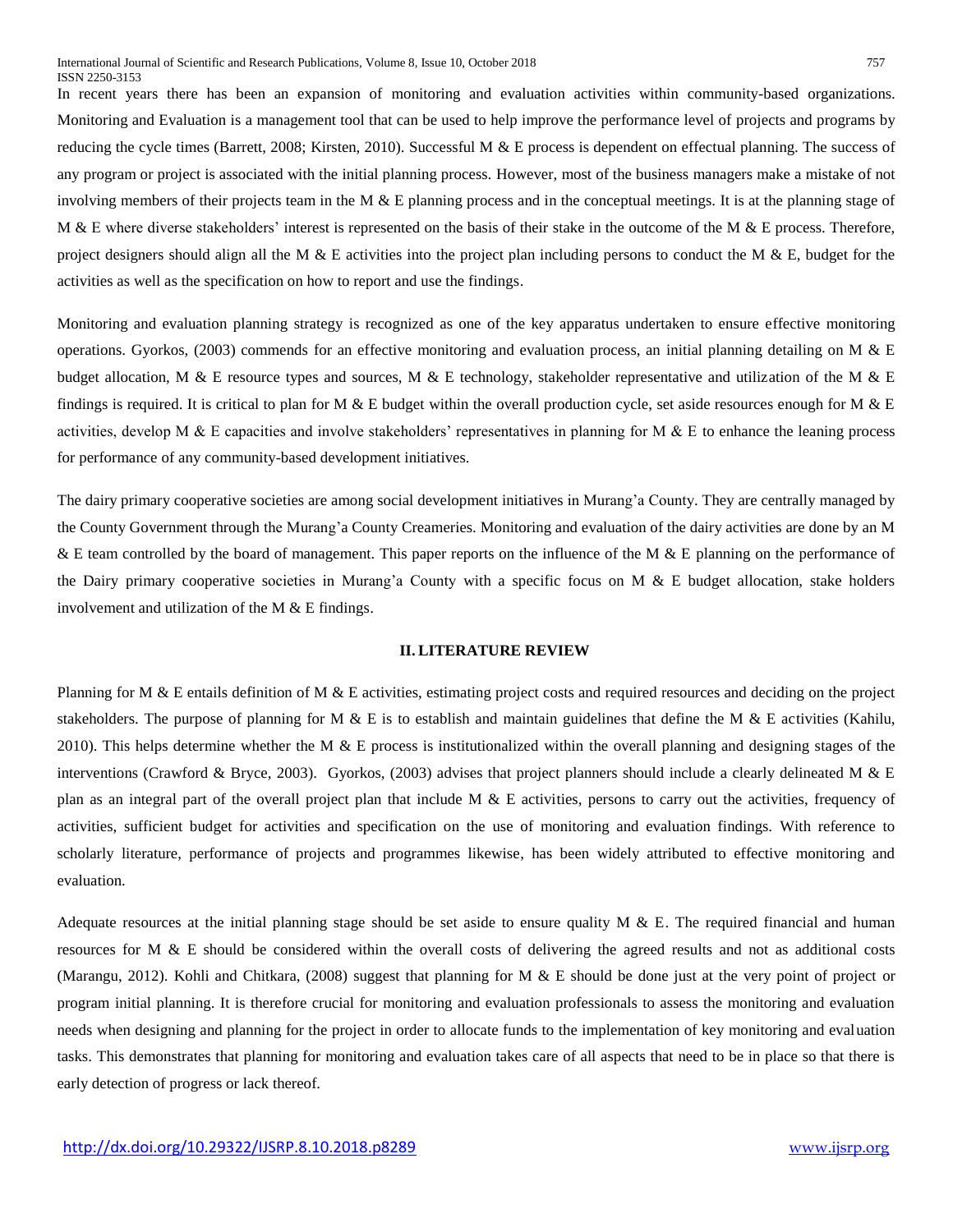Stakeholder participation throughout the monitoring and evaluation cycle ensures ownership, learning and sustainability of results. Therefore, an effective M & E should be based on participatory approach in budgetary planning, allocation and review (Khake & Worku, 2013). Vanessa and Gala,  $(2011)$  argue that involving persons tasked with M & E function in the planning process promotes ownership and improves delivery of project results. In practice the concerned should be cautious in  $M \& E$  budget allocation plans so that the budget is not too little as to give results that are not accurate and credible, or so big that it interferes with the program. Therefore, planning for monitoring and evaluation strategies should be based on stakeholder needs and expectations to ensure stakeholders' understanding, ownership and utilization of M & E information towards improving performance of their interventions*.*

Involvement of the program beneficiaries in the M & E planning process opens an avenue for ownership of the results. Hauge, (2010) asserts that involving stakeholders in the M & E process gains them confidence and consequently utilize the findings for learning and subsequent improvement of the overall performance. Similarly, Hassan, (2013) contends that a member of a project is seen to be more receptive to the M & E findings in which s/he has participated actively rather on the reported M & E findings. In support of this, a study by Osterberg and Nilsson, (2009) found a significantly higher member disloyalty when members were dissatisfied with their cooperatives' management and decision making process. The stakeholders involved in the planning process for  $M \& E$  have the idea on how the findings would continue to be relevant to the programs and therefore they should be retained in the M  $\&$  E process to the end to realize results.

Empirical findings indicate that M  $\&$  E planning strategy focusing on M  $\&$  E budgeting, stakeholders' involvement and result utilization is recognized in improving performance of interventions. Much of the reviewed literature has focused on diverse contexts with positive and significant correlations between M & E related variables and performance and therefore, the paper articulates M & E planning strategy for performance of the dairy primary cooperative societies in Murang'a County.

## **III. METHODOLOGY**

The study employed a mixed method approach under pragmatism paradigm. The integration of qualitative and quantitative approaches allowed data and source triangulation for increased data validity. A blend of cross sectional survey and case study designs were used to investigate the influence of M  $\&$  E planning strategy on performance of the dairy primary cooperative societies in Murang'a County. The study target population was 39,441 DPCS' stakeholders. Based on Naissuma's sample size formula, (2000), a sample size of 270 dairy farmers was selected using a proportionate simple random sampling technique. Three management officials and six  $M \& E$  team members were purposively selected as the study key informants to reflect diversity and to obtain valuable data through an in-depth interview and focus group discussion respectively.

The study sample size from each of the study target population category is shown in Table 1

### **Table 1: sample Grid**

| <b>DPCs</b> stakeholders categories | <b>Target Population</b> | Sample size |
|-------------------------------------|--------------------------|-------------|
| Dairy farmers                       | 39,439                   | 270         |
| Management officials                |                          |             |
| $M & E$ Team members                | h                        |             |
| <b>Total</b>                        | 39,441                   | 279         |

<http://dx.doi.org/10.29322/IJSRP.8.10.2018.p8289> [www.ijsrp.org](http://ijsrp.org/)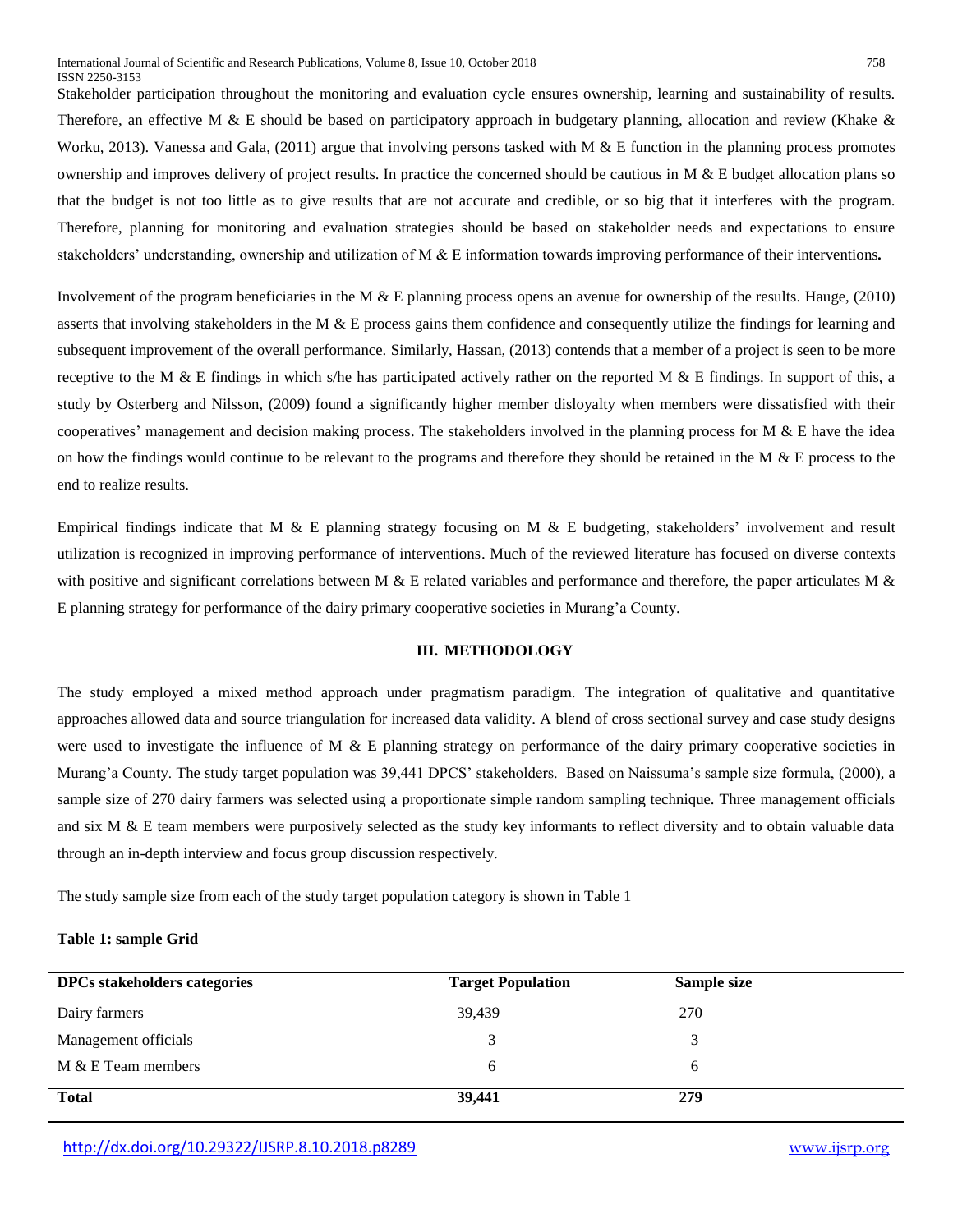The primary quantitative data was collected using a structured questionnaire. For primary qualitative data, multiple instruments were used including, an interview, focus group discussion and observation guides together with document analysis for the secondary qualitative data. For accuracy of the qualitative findings, various strategies in line with Creswell and Miller, (2000) were applied; triangulating different data sources of complementary evidence, spending prolonged time in the field and use of a peer debriefer to review the qualitative questions. The reliability of the Likert scale items in the questionnaire was determined using Cronbach Alpha (α) which was used to measure the internal consistency based on the average correlation among the items on the scale.

# **IV. DATA ANALYSIS AND FINDINGS**

A total of 261 usable questionnaires were returned from a total of 270 issued to the dairy farmers during data collection, translating to 96.7 % average return rate. The data on the study variables were analyzed using both descriptive and inferential analyses. A paired sample t test was used to confirm the study hypothesis and also to add meaning to the quantitative data.

#### **4.1 Descriptive data analysis on the performance of Dairy Primary Cooperative Societies in Murang'a County**

Performance of the dairy primary cooperative societies (DPCS) in Murang'a County was based on four performance measurement dimensions; consistence in milk delivery, increased dairy farmers' income, increased membership, and satisfaction of the dairy farmers with the operations of the DPCS. The data of the respondents' perception on the DPCS performance were collected from the twelve items under the performance theme based on the 5-point likert scale. Table 3 summaries the frequencies of the respondents' responses.

| <b>Likert-Scale</b>      | Frequency | Percentage |  |
|--------------------------|-----------|------------|--|
| <b>Strongly disagree</b> | 0         | 0.0        |  |
| <b>Disagree</b>          | 4         | 1.5        |  |
| <b>Neutral</b>           | 52        | 19.9       |  |
| Agree                    | 191       | 73.2       |  |
| <b>Strongly agree</b>    | 13        | 5.0        |  |
| <b>Total</b>             | 261       | 100.0      |  |

**Table 3: Frequency Distributions of Dairy Farmers' Responses on the Performance of the DPCS** 

Table 3 shows that a total of 78.2 % of the sampled dairy farmers were in agreement with the DPCS performance statements. Among the sampled dairy farmers, 19.9 % remained neutral to the DPCS performance statements, with only 1.5 % in the disagreeing option. Being in agreement with the DPCS performance statements support the fact that the dairy primary cooperative societies were performing as per their laid targets based on the selected performance indicators. Nevertheless, the neutrality of the dairy farmers to the DPCS performance was not by chance or random and therefore could not be ignored. Cowley, (2000) suggests that neutral perception may be an indication that the respondents are less inclined to express their opinion or are without experience of the topic in discussion. For clarity, a further telephone interview with some simple randomly selected dairy farmers was later conducted. Table 4 presents the DPCS descriptive statistics.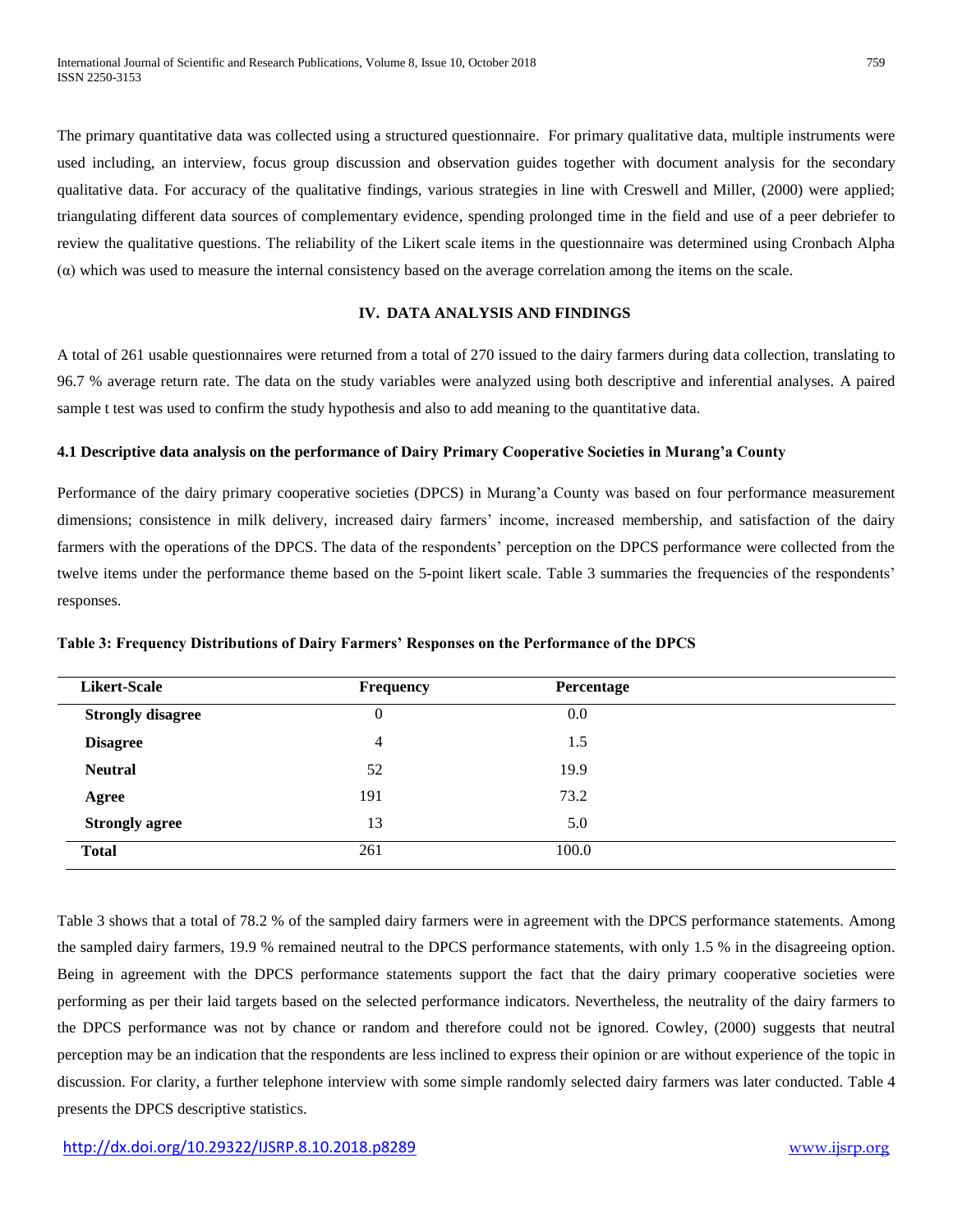|                           | N |                  | <b>Minimum</b>   | <b>Maximum</b>   | Mean<br><b>Std</b> |              | <b>Std. Deviation</b> |  |
|---------------------------|---|------------------|------------------|------------------|--------------------|--------------|-----------------------|--|
|                           |   | <b>Statistic</b> | <b>Statistic</b> | <b>Statistic</b> | <b>Statistic</b>   | <b>Error</b> | <b>Statistic</b>      |  |
| M<br>&<br><b>Planning</b> | Е | 261              | 30.00            | 60.00            | 44.27              | .244         | 3.938                 |  |

**Table 4. Dairy primary cooperative societies' performance statistics**

With reference to Table 4, the DPCS performance mean score was 44.27 with a standard deviation of 3.938 and a standard error of .224. The standard deviation obtained was relatively small indicating that the respondents response values were clustered around the performance mean.

The qualitative data from the in-depth interview and focus group discussion cross- validated the survey quantitative data. From the management officials, most of the DPCS performance objectives had been notably achieved. However, the dairy farmers through the telephone interview expressed their dissatisfaction with the milk collection and delivery challenges especially in rainy seasons. Their dissatisfaction was also directed to the persistent delays in monthly payments for the milk sold to the cooperative societies.

## **4.2 Regression analysis of Monitoring and Evaluation planning strategy and performance variables**

The relationship, direction, strength and the predictive power of M  $\&$  E planning strategy of performance were determined through linear correlation and regression analyses at a significant level of 95%. The change in the M & E planning strategy and the percentage variation in the DPCS performance variable explained by the predictor variable were determined using a statistical regression model.

# **Regression Model:**  $Y=b_0+b_1X_1+\varepsilon$ , Where<sub>:</sub>

**Y** is the dependent variable (dairy primary cooperative societies' performance)

 **and**  $**b**<sub>1</sub>$  **are constant/ regression parameters** 

 $X_1$  is the predictor variable (M & E Planning strategy) and  $\varepsilon$  is the error term

The regression outputs are indicated in Table 5.

## **Table 5: Regression outputs of M & E planning strategy and performance of the DPCS**

| Model<br>R                                |      | $R^2$ | Adjusted  | Un-standardized coefficients   |           | Sig.  |
|-------------------------------------------|------|-------|-----------|--------------------------------|-----------|-------|
| <b>Summary</b>                            |      |       | $\rm R^2$ | B                              | Std error |       |
| Constant                                  | .309 | 0.095 | 0.092     | 31.555                         | 2.452     | 0.000 |
| $M&E$ planning                            |      |       |           | .330                           | .063      | 0.000 |
| F change = $(1/260)$ = 21.142; $p < 0.05$ |      |       |           | $(t (260) = 12.871, p < 0.05)$ |           |       |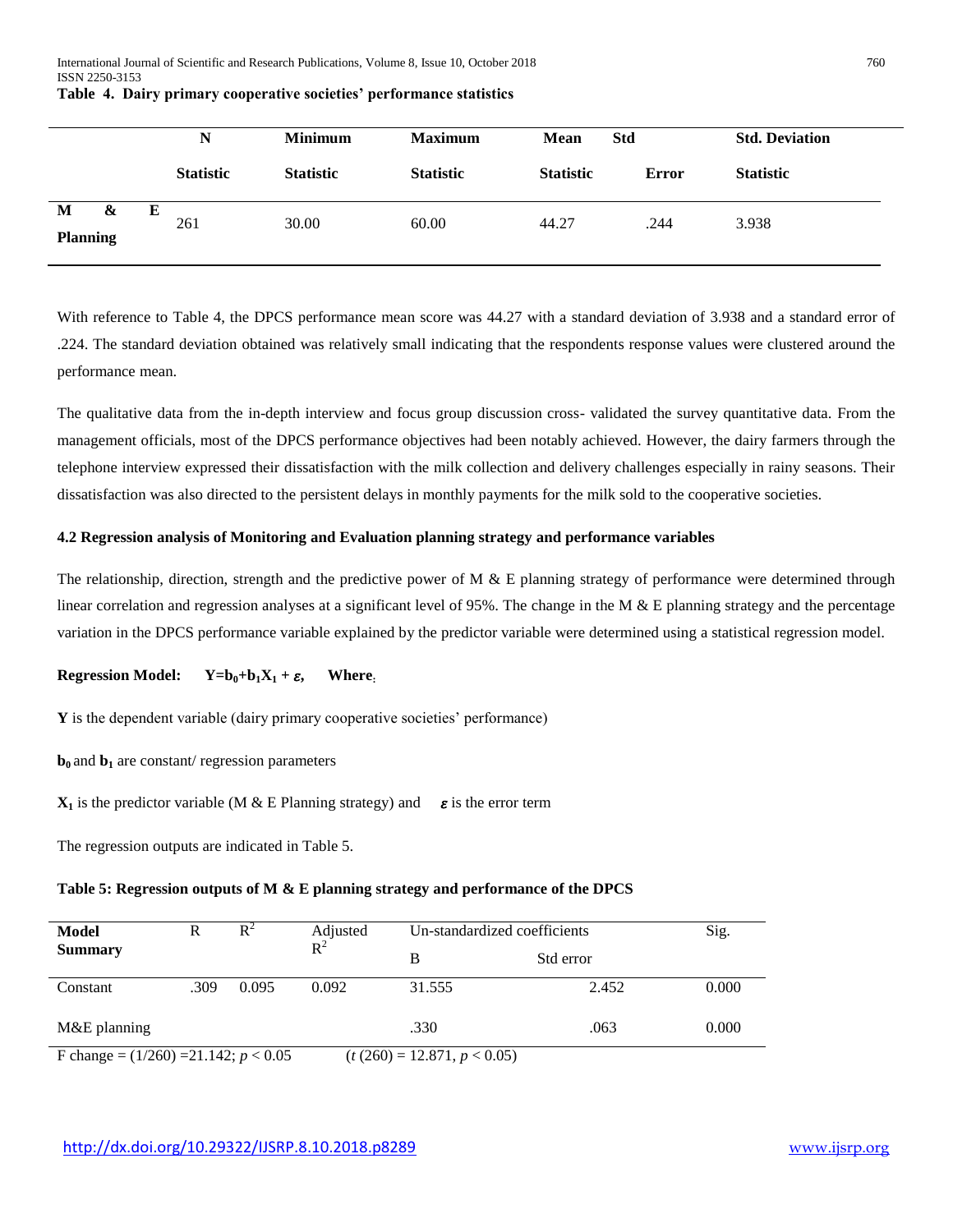The Pearson correlation coefficient of  $(r= 0.309, p < 0.05)$  at 95% significance level was realized, indicating an existence of a statistical significant positive relationship of a medium strength in a two tailed test. The F value of  $(1/260) = 21.142$ ;  $p < 0.05$  indicate that a significance of M  $\&$  E planning strategy model occurred over the dependent variable. The F-ratio was 21.246, which was very unlikely to have happened by chance. This showed that the coefficient of  $M \& E$  planning strategy was not equal to zero, a proof of an existence of a significant relationship between the two variables. The t-statistic  $(t (260) = 12.871, p < 0.05)$  was associated with a significance level of 0.000 which was lower than the chosen level of significance of 0.05. The null hypothesis (H<sub>0</sub>:  $\beta = 0$ ) that M & E planning strategy regression coefficient was zero when all other predictor coefficients were fixed to zero was therefore rejected. By substituting the beta value to the initial regression model, the following model was obtained.

 $Y = 31.555 + 0.330 X_{1+} \varepsilon$ 

### **Where**  $X_1$  is the M & E Planning strategy

The resulting regression model explained that a unit increase in M & E planning would result to 33.0 % increase in DPCS' performance (y); withholding other M  $\&$  E influencing factors not of this study interest.

The null hypothesis predicting the relationship between M & E planning strategy and performance of DPCS was tested using a pairedsample t test statistic.. The research hypothesis predicted that there was a significant influence between M  $\&$  E planning and DPCS in Murang'a County Kenya. The output of the paired-sample t test is displayed in Table 6.

|                                  |             | <b>Paired difference</b> |      |                |       |        |     |             |
|----------------------------------|-------------|--------------------------|------|----------------|-------|--------|-----|-------------|
|                                  | <b>Mean</b> | <b>SD</b>                | S.E  | 95% confidence |       |        | df  | $Sig(2 - )$ |
|                                  |             |                          |      | lower          | upper |        |     | tailed)     |
| <b>DPCS</b> performance          | 5.488       | 4.491                    | .279 | 5.240          | 6.337 | 20.784 | 260 | .000        |
| <b>M&amp;E-Planning strategy</b> |             |                          |      |                |       |        |     |             |

**Table 6: Paired Sample T-Test Results for study Hypothesis** 

The output of Table 6 shows that there was a significant relationship between M  $\&$  E Planning strategy and performance of the dairy primary cooperative societies of Murang'a County. The t statistics,  $t(260) = 4.479$  and its associated significance level ( $p < 0.05$ ) indicated an existence of a significant correlation between M & E Planning strategy and DPCS' performance. These results to led the rejection of the null hypothesis (H<sub>0</sub>: β = 0) stating that there was no significant relationship between M & E planning strategy and performance of the dairy primary cooperative societies. The alternative hypothesis (H<sub>1</sub>:  $\beta \neq 0$ ) stating that M & E planning strategy had a significant influence on the performance of dairy primary cooperative societies in Murang'a County, Kenya was subsequently accepted.

<http://dx.doi.org/10.29322/IJSRP.8.10.2018.p8289> [www.ijsrp.org](http://ijsrp.org/) Similarly, the relationship between M & E planning and performance was confirmed by the key informants who asserted that M & E was regarded with equal weight with other management activities and that the M & E findings were frequently used in decision making in presence of stakeholders' representatives. However, the in-depth interview results revealed some loopholes in budget allocation for the M & E activities and in particular inadequacy of finances and delayed subsidies from the County Government. In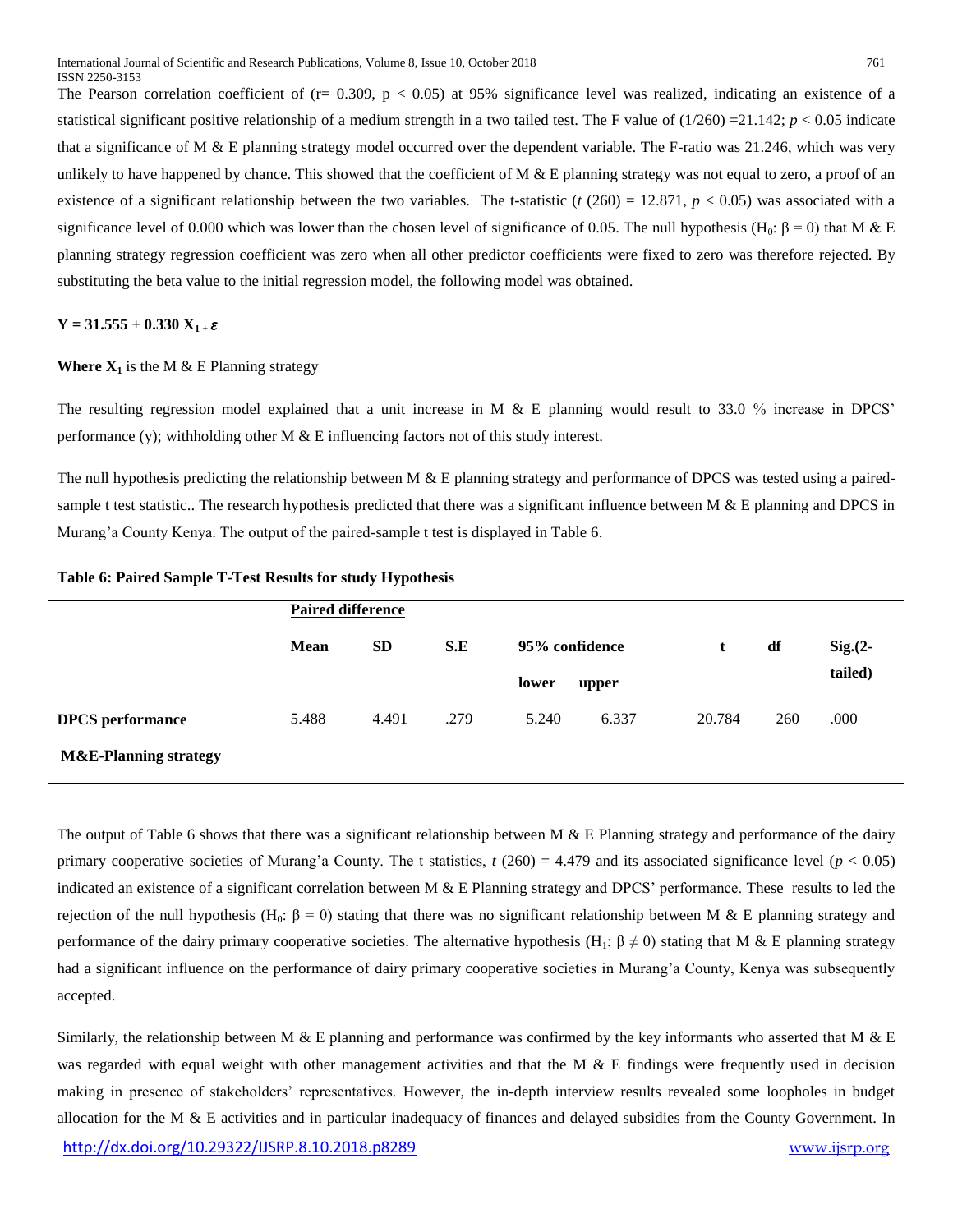addition, the M & E team members through the focus group discussion displayed their concern on the need to improve the M & E capacity for quality, complete and timely communicated data. Generally, the studied respondents posted a similar acknowledgement on the importance of planning and more so on monitoring and evaluation activities which seem to have significance in the performance of the dairy primary cooperative societies in Murang'a County.

According to the sampled M  $\&$  E team members, M  $\&$  E planning strategy contributes to the performance of the DPCS in Murang'a County. In particular, involving stakeholders in the planning for  $M \& E$  activities gained their confidence and attracting more membership in the DPCS; an indicator of improved performance of the dairy primary cooperative societies in Muranga County. In support of these findings, William, (2010) observed that M  $\&$  E planning and coordination enhance knowledge on the measurements of projects' attainments thus improving the work performance. Similarly, Horton, MacKay, Anderson and Dupleich, (2000) study findings on dairying projects in Netherlands, indicated that planning for M & E financial resource and skilled personnel enhances dairy projects' performance. Jacobs, Barnett, and Ponsford, (2010) advice that beneficiaries should actively participate in M & E activities in order to influence the project process based on their needs and their analysis. The authors reiterate that when participants are involved in the M  $\&$  E planning process, they gain skills which strengthen their local capacities for planning, problem solving and decision making for improved performance. It is with empirical evidence that a well planned  $M \& E$  of projects yields results for improved performance.

Monitoring and evaluation planning strategy as an integral part of project performance is supported widely in the literature. Muchelule, Mbawi,and Saada, (2017) studied monitoring and evaluation planning strategy as one of their study predictor variables which correlated positively and significantly with the performance of development projects with a correlation coefficient of 0.562 and *p* value of less than 0.05 at a significant level of 95%. Likewise, a study by Jabaar, (2003) on M & E mechanism was found to correlate positively and significantly with the performance of the sampled dairy cooperatives in Bangladesh. Similar to what has been reported by Ling and Chan, (2002), this study revealed that M  $\&$  E planning is a key strategy that should be used by the stakeholders to ensure success in their initiatives. The dairy primary cooperative societies should therefore regard  $M \& E$  planning strategy as one among other established performance contributors with support from the results of the previous empirical studies on related study variables.

#### **V. Discussion**

The measurement indicators of the M & E planning strategy variable adopted by the present study have been empirically studied as individual independent variables on performance as noted in the literature reviewed. Most of the results obtained are in consistence with the findings of the current study. (Hwang and Lim, (2013); Gyorkos, (2003): Marangu, (2012); Zaltsman, (2014); Koffi-Tessio, (2002). These scholars among others found a positive significant correlation of M  $\&$  E budget allocation with performance of studied interventions. In addition, Khake and Worku, (2013) conclude that involving staff tasked with M  $\&$  E function in project planning and budgeting increases their outcome towards organizational performance. Similarly, Katharine, and John, (2011) confirmed a positive and significance relationship between M&E practices and organizational performance which closely concur with the findings of the present study.

On the other hand, some findings from the reviewed literature were in conflict with the findings of the present study. The results of a study analysis by Muchelule, Mbawi and Saada, (2017) revealed a negative significant relationship between M & E planning strategy and performance of projects in Kenya State Corporations. The context of these studies, the methodology used and the tools of analysis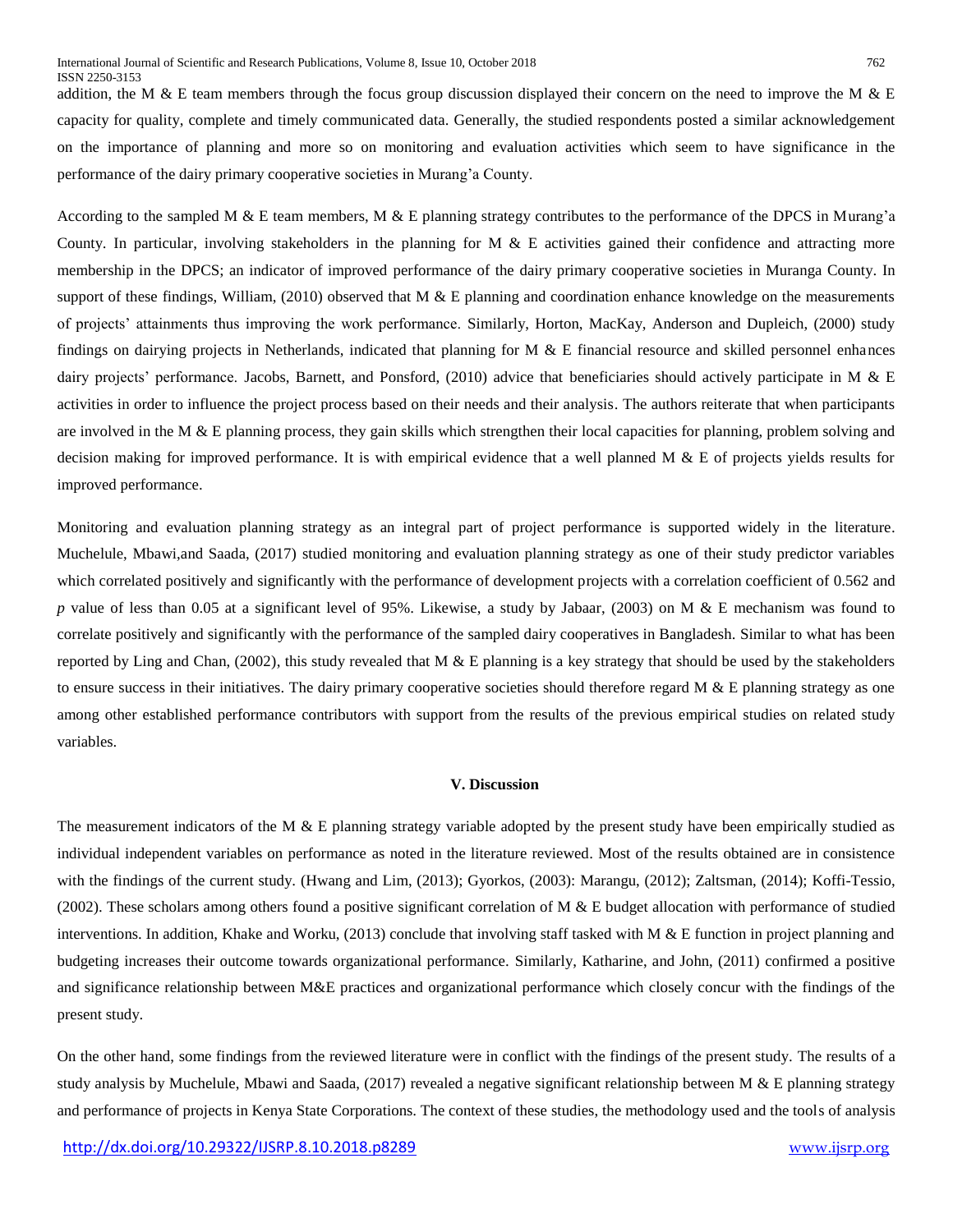used may have contributed to the difference in the findings. However, monitoring and evaluation on the progress of interventions has widely been found in literature to support performance and therefore the need for the DPCS in Murang'a County to plan for M & E activities along with other dairying activities. The involvement of the dairy cooperative societies' stakeholders should be encouraged in the planning process and more so in the monitoring and evaluation of the DPCS' activities. From the findings, involvement of the dairy farmers in the planning process would enhance membership enrolment and retention and also increase ownership and loyalty for support and consistent delivery of milk to the DPCS.

Furthermore, allocation of financial resources for monitoring and evaluation process has been found basic to enable adequate and timely collection of quality and complete data which when appropriately utilized translates to improved performance of the DPCS. Consequently, involving persons tasked with M & E function in the M & E budgeting process increases ownership of findings for informed decisions which in total increases performance. It is therefore of much essence to budget for  $M \& E$  within the overall production cycle, set aside resources enough for  $M \& E$  activities, involve representative stakeholders in the entire planning process of the DPCS operations and guarantee utilization of the M  $\&$  E findings for improvement of DPCS' performance.

#### **VI. Recommendation for policy and practice**

There is need for the dairy primary cooperative societies to continue sensitizing the dairy farmers within Murang'a County on the benefits of having common milk markets through dairy cooperative societies. The Murang'a County Creameries board of management should ensure adequate and early planning for  $M \& E$  activities on the operations of the dairy primary cooperative societies and involve the stakeholders in the planning process.

### **VII.Recommendation for future studies**

Considering that the situation of dairy primary cooperative societies in Murang'a County may be different from those of other counties in Kenya, future similar studies should be extended which would also be valuable in broadening understandings of DPCS' monitoring and evaluation strategies and in determining their influence on performance. Further studies in different contexts other than dairy cooperative societies would reveal new insights into the influence of the studied M  $\&$  E strategies on performance. Extended studies should be conducted to examine how M & E strategies are being conducted in other cooperatives with a view of unearthing of the best  $M & E$  practices.

From the study findings, most of the respondents supported the study construct's statements based on the adopted measurement indicators. The study constructs were therefore confirmed to have a positive significant relationship with the performance of DPCS. Some of these measurement indicators include budget allocation, stakeholders' involvement and utilization of M & E findings. There is therefore need to conduct future researches on individual indicators to examine the magnitude of their individual influence on the performance of the dairy primary cooperative societies in Murang'a County.

## **REFERENCE**

Crawford, P., & Bryce, (2003). Project Monitoring and Evaluation: a method for enhancing the efficiency and effectiveness of aid project implementation *International Journal of Project Management, 363-363.*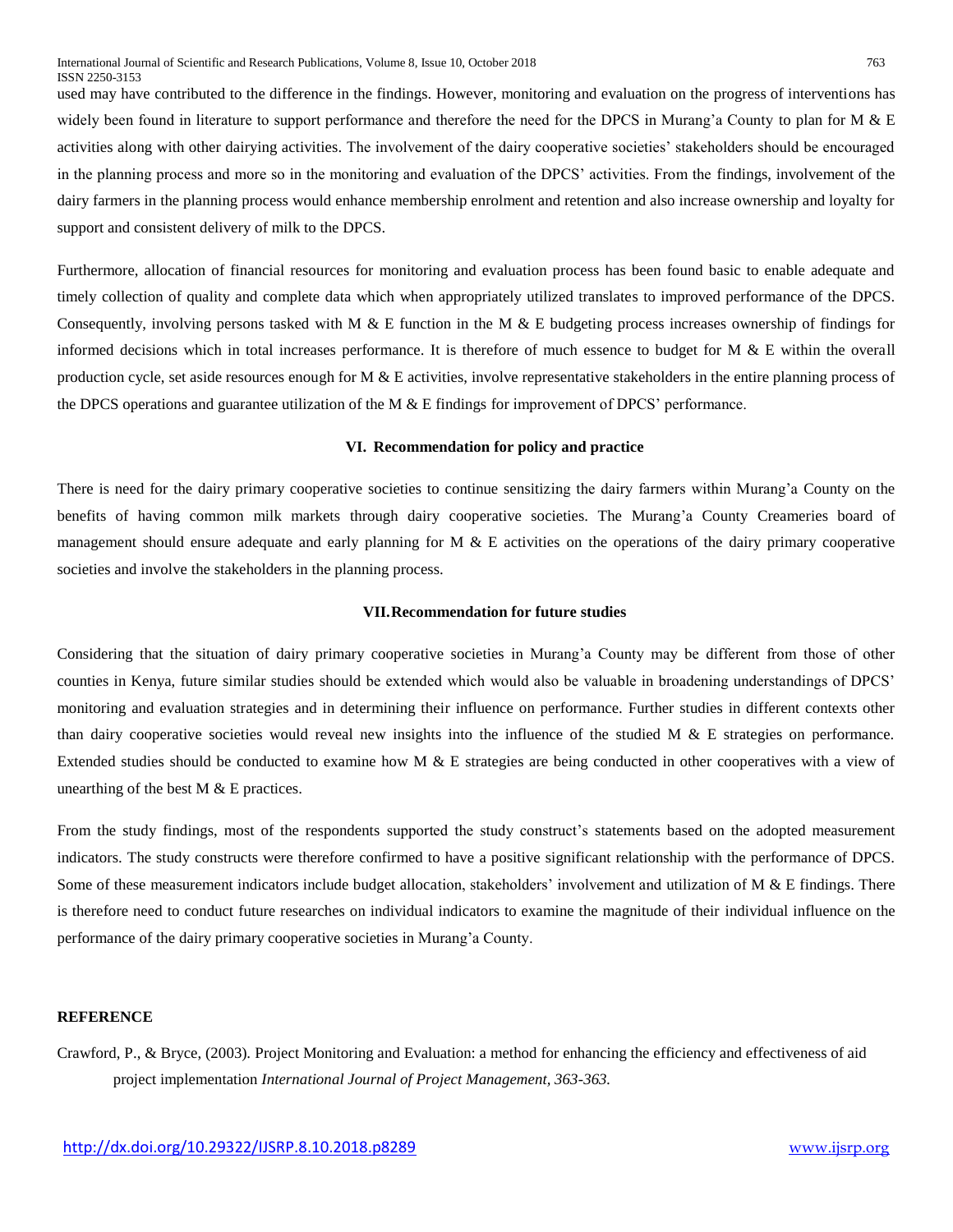- Creswell, J.H. (2012). *Qualitative Inquiry and Research Design: Choosing Among Five Approaches*. 3rd edition. Thousand Oaks: SAGE Publications Ltd.
- Gyorkos T. (2003). Monitoring and Evaluation of large scale Helminth control programmes. *Acta Tropic, 86*(2): 275-282
- Hassan, A. I. (2013). An Investigation of Structural Capacity as a Component of Monitoring and Evaluation in Project Success of Road Construction Projects in Kenya. *International Journal of Academic Research in Business and Social Sciences, 03* (08), 443-452
- Horton, D., R. Mackay, A. Andersen and Dupleich, L., (2000). Evaluating Capacity Development in Planning, Monitoring and Evaluation: A Case from Agricultural Research. *The Hague: International Service for National Agricultural Research (ISNAR)*, *39* (3), 124-131
- Hwang, B. and Lim, E. (2013)." *Critical Success Factors for Key Project Players and Objectives*: Case Study of Singapore." J. Constr. Eng. Manage., 139(2), 204–215.
- Jabbar, M., A, (2009). Policy Barriers for Dairy Value Chain Development in Bangladesh with a Focus on the North West Region.
- Kahilu, D. (2010). Monitoring and evaluation report of "the impact of information and communication technology service (ICTs) among end users in the ministry of agriculture and cooperatives in
- Katharine, M. & John, R (2011). Monitoring & evaluation in the United States Government*: Evaluation capacity development working paper series, no.26.*
- Khake, H &worku, Z., (2013). Factors that affect municipality service delivery in guaneng and north western provinces of sourth Africa. Journal of science technology and development, 5 (1), 61-70
- Kirsten, J. (2010). The Impact of Market Power and Dominance of Supermarkets on Agricultural Producers in South Africa: A Case Study of the South African Dairy Industry. *Pretoria, South Africa: National Agricultural Marketing Council.*
- Koffi-Tessio, B. (*2002).* Efficacy and efficiency of monitoring and evaluation for projects financed by bank group*. African development bank group.*
- Kohli, U. T., & Chitkara, K. K. (2008). *Kohli, U. Project management Handbook.* New Delhi, India: Tata McGraw-Hill Publishing company Limited.
- Mackay, K. (2007). Institutionalization of monitoring and evaluation systems to improve public Sector management. Evaluation Capacity Development working paper series no.15. *Independent Evaluation Group Management Journal, 38*(4), 60-69
- Marangu, E. M. (2012). Factors influencing implementation of community based projects undertaken by the banking industry in Kenya. a case of Barclays Bank of Kenya (Masters dissertation). Kenyatta University, Nairobi, Kenya.
- Muchelule Yusuf, Mbawi Geofrey, Muchelule Saada Achayo (2017). Influence of Monitoring and Evaluation on Performance of Constituency Development Fund Projects In Kajiado East Sub-County, Kenya. *The International Journal of Management Science and Information Technology (IJMSIT) Issue* 23, (12 - 26).
- Njuki, J., Kaaria, S., Chetsike, C., & Sanginga (2013).Participatory monitoring and evaluation for stakeholder engagement, and institutional and community learning. *Journal of Academic Research in Business and Social Sciences. 3* (6), 9- 19 9.